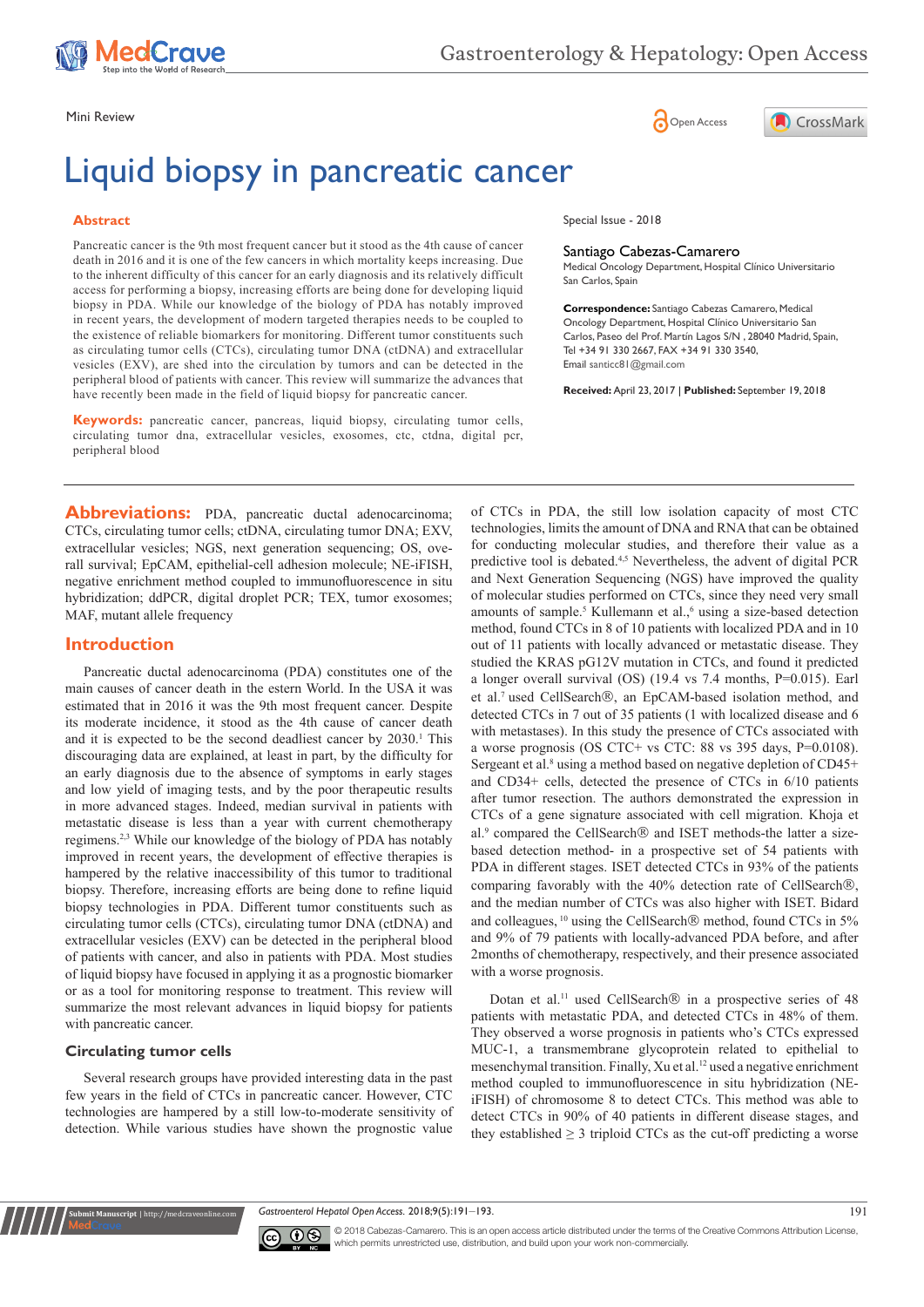1-year OS (P=0.0279) and OS (P=0.0188). They also showed that the presence of circulating tumor microembolus associated with a poor response to chemotherapy in stage IV disease.

The presence of CTC is generally associated with a worse prognosis, although there is no established cut-off with prognostic value in PDA. While CTC recovery improves at higher disease stages, specificity remains high with most CTC detection systems in all stages. To date, size-based and negative enrichment immunoaffinity methods have shown a greater isolation efficiency, with sensitivities ranging from 80-90% compared to 5-48% of standard EpCAM-based technologies. The former could, therefore, be useful for improving early diagnosis of PDA.

## **Circulating tumor DNA**

Similar to CTCs, although to a lesser extent, the detection of ctDNA is hampered by assay sensitivity. Indeed, most solid results have appeared in the past few years with the use of digital PCR and NGS methods. The group of Däbritz et al.13 detected KRAS mutations in 36% of 56 patients with PDA using real-time PCR. Using direct sequencing, Chen et al.<sup>14</sup> detected KRAS mutations in 33% of 91 patients, and they predicted a worse outcome in patients with unresectable disease. Bettegowda et al.<sup>15</sup> used digital PCR in a large sample of 155 patients with PDA, detecting ctDNA in more than 75% of patients with advanced disease and in as much as 57% of patients with localized disease. The group by Earl et al.<sup>7</sup> using digital PCR, detected ctDNA in 31 out of 35 patients with PDA, and found a mutation in KRAS in 8 of them, which associated with a worse prognosis (OS KRAS mutant vs KRAS wild-type: 66 vs 772 days, P=0.001). Takai et al.<sup>16</sup> in another large sample of 95 patients with PDA stages I-III and in 163 patients with stage IV disease, using digital droplet PCR (ddPCR) and targeted deep sequencing, identified potentially targetable mutations in ctDNA in 29.2% of the cases. Sausen et al.<sup>17</sup> by means of ddPCR, identified ctDNA in 43% of 51 resected stage II PDAs. Besides, the presence of ctDNA after tumor resection predicted recurrence 6 months in advance of clinical recurrence. Finally, in a large series by Kinugasa et al.18 mutation in KRAS in ctDNA was detected in up to 62.6% of patients by ddPCR with a concordance of 77.3% with KRAS mutation status in solid tumor. While the mutation in KRAS in the primary tumor had not prognostic value, the presence of mutant KRAS in ctDNA was associated with a significantly shorter survival (P=0.006). Studies using digital PCR have demonstrated very high sensitivities, either in localized stages of PDA (up to 57% sensitivity) or in advanced stages (up to 88% sensitivity), for the detection of frequent mutations in DNA hot-spots such as those in KRAS. Indeed, KRAS-mutant ctDNA in PDA has been recurrently associated with a worse prognosis. Due to the high prevalence of KRAS mutations in PDA, it may also serve in early PDA detection and in therapy monitoring.<sup>19</sup>

#### **Extracellular vesicles**

EXV are membrane-bound vesicular components shed by cells into the peripheral circulation and other body fluids. They differ in size and molecular cargo, and can be classified as apoptotic bodies (1000-5000 nm), intermediate-sized microvesicles (200-1000 nm), and exosomes  $(30-150 \text{ nm})^{20}$  The latter are a rich source of proteins, mRNA and DNA. Indeed, they have been recently recognized as the most important reservoir of ctDNA in plasma.21,22 Besides, mutations in DNA from tumor exosomes (TEX) consistently reflect the mutational status of their parental cells.20,21,23 TEX has been studied

in many solid tumors, including PDA. They can be easily obtained by differential ultracentrifugation and are identified by the expression of some membrane proteins known as tetraspanins (CD63, CD9, CD81).<sup>20</sup> Recently, Melo et al.<sup>24</sup> identified glipican-1, as a highlysensitive and specific marker of TEX derived from patients with PDA (100% sensitivity and specificity), allowing to differentiate patients with PDA and with premalignant lesions from patients with benign pancreatic disease and healthy controls. As mentioned before, TEX is also shed to other body fluids, such as saliva. In a murine model of PDA, the presence of TEX was indirectly demonstrated in the saliva and they have already been detected in saliva from patients with lung cancer.25 Due to the advantages of studying TEX (easy acquisition, potential for molecular studies, moderate costs), there is a growing interest in TEX as a liquid biopsy tool for early cancer detection and treatment monitoring, particularly in PDA. Indeed, Alleson et al.<sup>26</sup> have recently shown results of a large study comparing KRAS mutation detection by digital PCR in ctDNA and in DNA obtained from TEX in patients with localized and advanced PDA. They found a sensitivity and specificity of 75.4% and 92.6%, respectively, for the detection of mutant KRAS in TEX DNA. They also detected a higher percentage of mutant KRAS in TEX DNA from patients with early stage disease (43.6%) than previously reported and observed that a higher mutant allele frequency (MAF) of KRAS in TEX DNA was associated with a poor prognosis in these patients. However, up to 20% of healthy controls showed mutant KRAS in TEX DNA, demonstrating the need for improving the specificity of exosome isolation. As mentioned earlier, the discovery of glipican-1 as a TEX-specific biomarker for PDA, may help to refine their role as a liquid biopsy tool.<sup>24</sup>

Although to date only a few studies have been reported using TEX in PDA, are a promising tool for liquid biopsy due to their easy acquisition with very high sensitivities (75-100%) and specificities (92-100%). They seem especially valuable in early cancer detection and for therapy monitoring due to their rich molecular cargo. However, their prognostic value has yet to be established.

## **Conclusion**

Several tumor components such as circulating tumor cells, circulating tumor DNA and exosomes are shed into the peripheral circulation and can be detected in patients with pancreatic cancer. Although each detection technology has different applications, all of them may have great utility in pancreatic cancer diagnosis and in monitoring therapy. In the near future, liquid biopsy will certainly become a reality in the daily clinical practice of pancreatic cancer.

## **Acknowledgements**

None.

# **Conflict of interest**

Author declares that there is no conflict of interest.

## **References**

- 1. [Siegel RL, Miller KD, Jemal A. Cancer statistics, 2016.](https://www.ncbi.nlm.nih.gov/pubmed/26742998) *CA Cancer J Clin*[. 2016;66\(1\):7‒30.](https://www.ncbi.nlm.nih.gov/pubmed/26742998)
- 2. [Conroy T, Desseigne F, Ychou M, et al. FOLFIRINOX versus gemcitabine](https://www.ncbi.nlm.nih.gov/pubmed/21561347)  [for metastatic pancreatic cancer.](https://www.ncbi.nlm.nih.gov/pubmed/21561347) *N Engl J Med*. 2011;364(19):1817‒1825.
- 3. Von Hoff DD, Ervin T, Arena FP, et al. Increased survival in pancreatic cancer with nab-paclitaxel plus gemcitabine. *N Engl J Med*. 2013;369(18):1691‒1703.